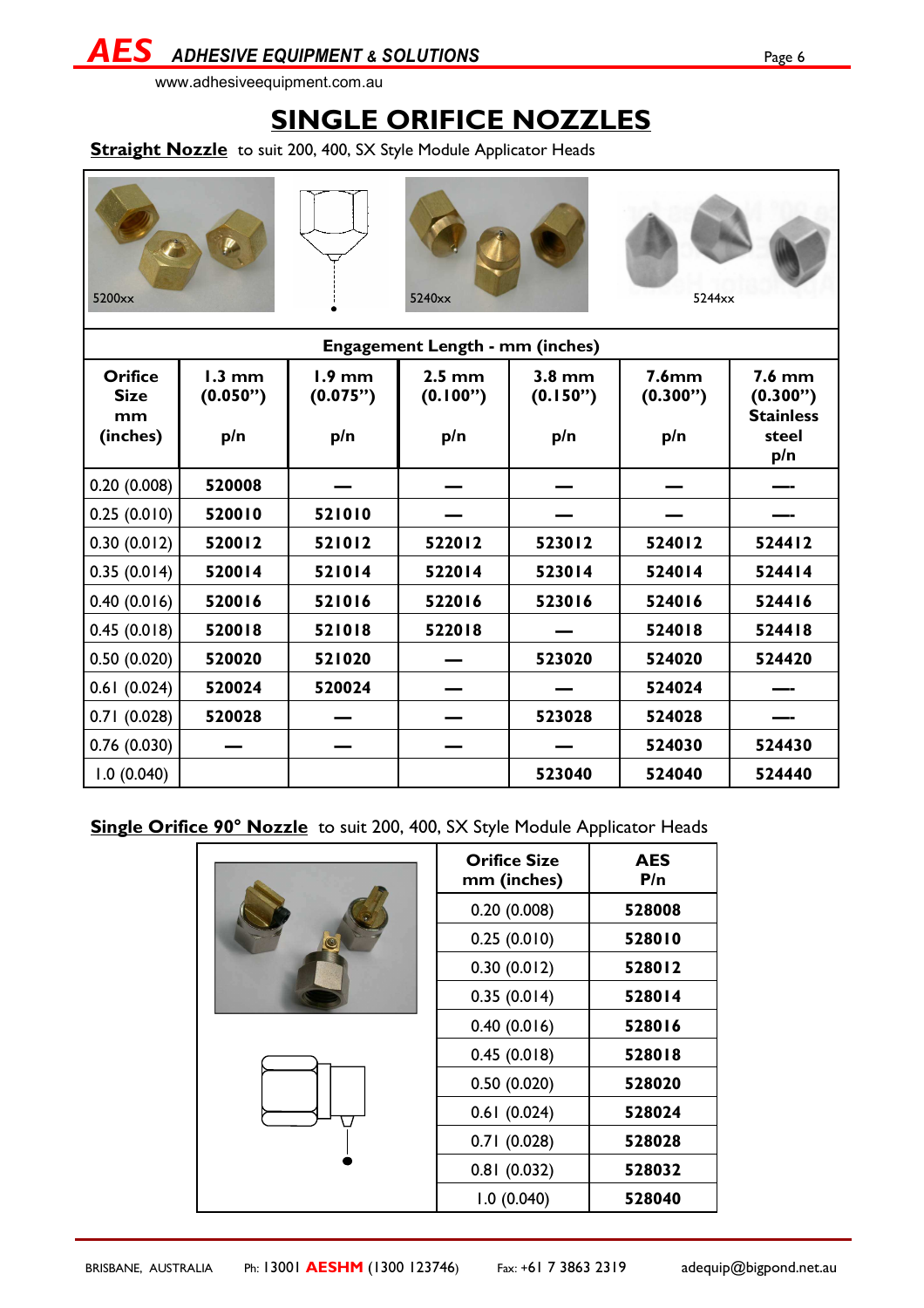

# **DUAL ORIFICE NOZZLES**

To suit 200 , 400, SX Style Module Applicator Heads

**Dual Orifice 90° Nozzle** with nozzle tip spread of 15°, 20° and 30°

|        | <b>Orifice Size</b><br>mm (inches) | $15^\circ$<br>p/n | $20^{\circ}$<br>p/n | $30^\circ$<br>p/n |
|--------|------------------------------------|-------------------|---------------------|-------------------|
|        | 0.30(0.012)                        | 529012            | 529412              | 530012            |
|        | 0.35(0.014)                        | 529014            | 529414              | 530014            |
|        | 0.40(0.016)                        | 529016            | 529416              | 530016            |
|        | 0.45(0.018)                        | 529018            | 529418              | 530018            |
|        | 0.50(0.020)                        | 529020            | 529420              | 530020            |
|        | 0.61(0.024)                        | 529024            |                     | 530024            |
|        | 0.71(0.028)                        | 529028            |                     | 530028            |
| spread | 0.76(0.030)                        | 529030            | 529430              |                   |

**Dual Orifice In-line 90/60° Nozzle** to suit 200, 400, SX Style Module Applicator Heads

|            | <b>Orifice size</b><br>mm (inches) | In-line 90/60°<br>p/n | <b>OEM</b><br>p/n |
|------------|------------------------------------|-----------------------|-------------------|
| $60^\circ$ | 0.30(0.012)                        | 531312                | N165783           |
|            | 0.35(0.014)                        | 531314                | N710591           |
|            | 0.40(0.016)                        | 531316                | N809882           |
|            | 0.45(0.018)                        | 531318                |                   |
|            | 0.50(0.020)                        | 531320                | N165784           |
|            | 0.71(0.028)                        | 531328                | N165785           |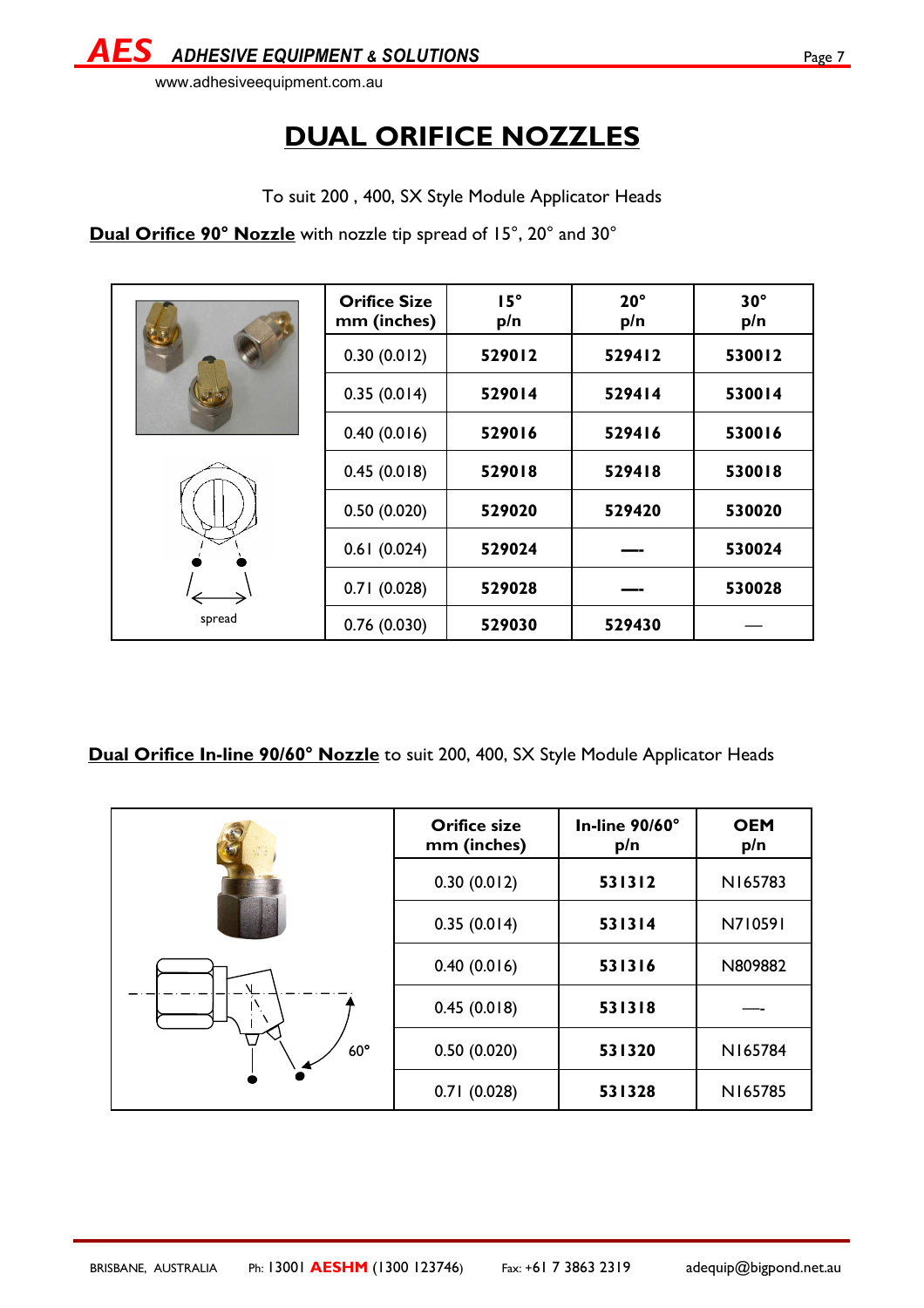

To suit 200,400, SX Style Modules

Triple Orifice 90° Nozzle with nozzle tip spread of 19° and 22.5°

| $\circ$                     | <b>Orifice Size</b><br>mm (inches) | AES 19°<br>p/n | OEM 19°<br>p/n | <b>AES 22.5°</b><br>p/n | <b>OEM 22.5°</b><br>p/n |
|-----------------------------|------------------------------------|----------------|----------------|-------------------------|-------------------------|
|                             | 0.30(0.012)                        | 531012         | N165786        | 531112                  | N165788                 |
|                             | 0.35(0.014)                        | 531014         | N165787        | 531114                  | N806199                 |
| гφ                          | 0.40(0.016)                        | 531016         | N806540        | 531116                  | N165789                 |
| $\leftrightarrow$<br>spread | 0.50(0.020)                        | 531020         | N808625        | 531120                  | N165790                 |

#### **Retaining Nuts and Nozzle Adaptors** to suit 20, 200, 400, SX Style Modules

| <b>AES</b><br>p/n | <b>Description</b>                   | <b>OEM</b><br>p/n |  |
|-------------------|--------------------------------------|-------------------|--|
| 541505            | Adapter from 200 to 20 Style Nozzles | N804204           |  |
| 541510            | Nut to suit adapter 541505           | N804205           |  |
| 541515            | Nut for 20 dome style nozzles        | N152290           |  |
| 541520            | Nut for 200 button style nozzles     | N152926           |  |
| 541525            | Nut for swirl nozzle discs           | N119202           |  |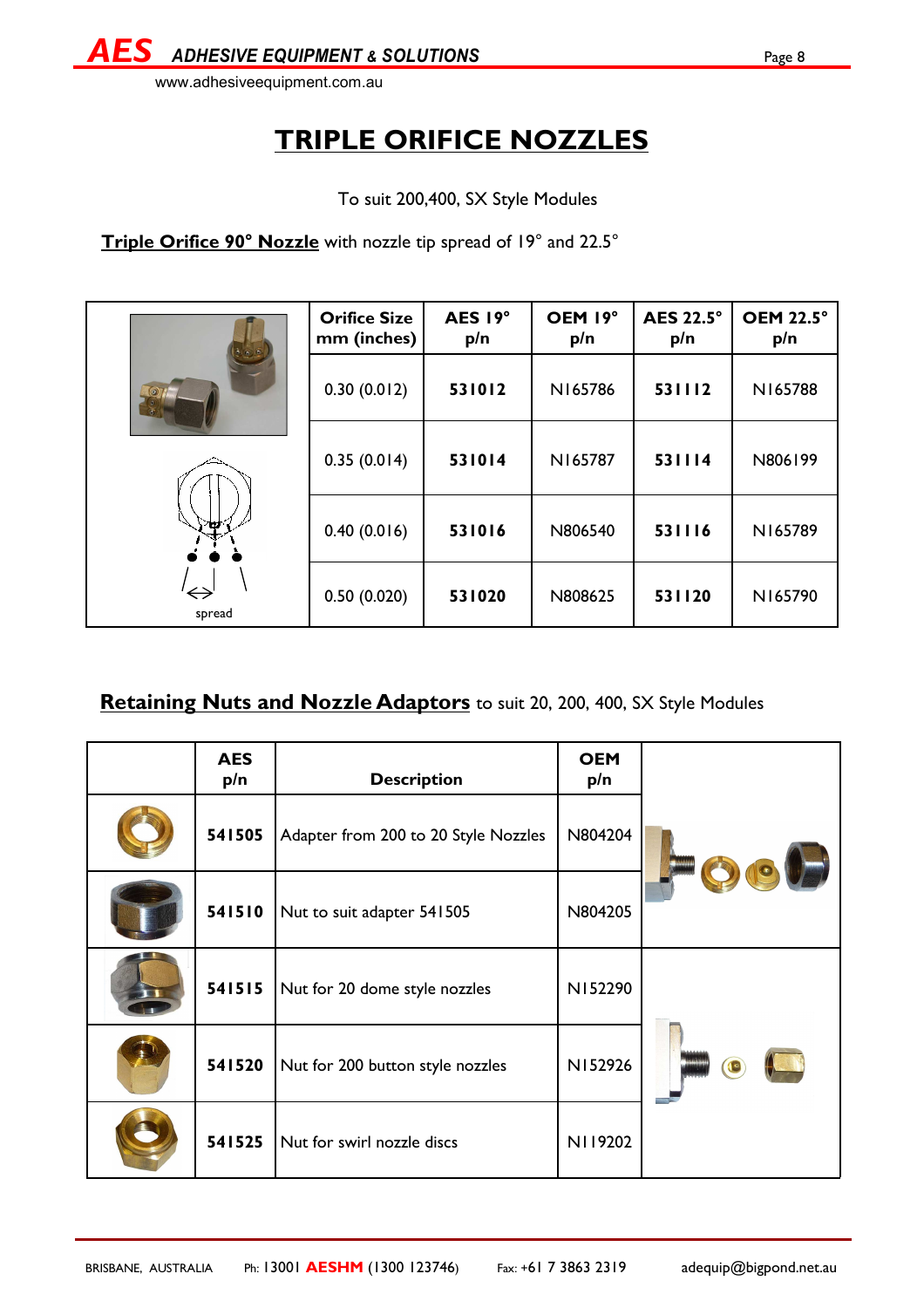www.adhesiveequipment.com.au

# **BUTTON NOZZLES**

#### **Single Orifice Line Pattern Button Nozzles** to suit 200, 400 and SX style modules

Available in offset of 15°, 30°, 45°, 60°. Requires retaining nut P/No. 541520

|              | <b>Orifice Size</b><br>mm (inches) | Offset 15°<br>p/n | Offset 30°<br>p/n | Offset 45°<br>p/n | Offset 60°<br>p/n |
|--------------|------------------------------------|-------------------|-------------------|-------------------|-------------------|
|              | 0.25(0.010)                        | 525-510           | 525610            | 525-710           | 525-812           |
|              | 0.30(0.012)                        | $525 - 512$       | 525-612           | $525 - 712$       |                   |
|              | 0.35(0.014)                        | $525 - 514$       |                   | $525 - 714$       |                   |
| ست<br>offset | 0.40(0.016)                        | 525-516           | 525-616           | 525-716           | 525-816           |
|              | 0.45(0.018)                        | 525-518           |                   | 525-718           |                   |
|              | 0.50(0.020)                        | 525-520           | 525-620           | 525-720           | 525-820           |
|              | 0.61(0.024)                        |                   | 525-624           |                   |                   |
|              | 0.76(0.030)                        | 525-530           | 525-630           | 525-730           | 525-830           |

**Dual Orifice Line Pattern Button Nozzles** to suit 200, 400 and SX style modules

Available in spread of 15º, 30º, 45º, 60º. Requires retaining nut P/No. 541520

|        | <b>Orifice Size</b><br>mm (inches) | Spread 15°<br>p/n | Spread 30°<br>p/n | Spread 45°<br>p/n | Spread 60°<br>p/n |
|--------|------------------------------------|-------------------|-------------------|-------------------|-------------------|
|        | 0.30(0.012)                        | 525212            | 526212            | 527212            |                   |
|        | 0.35(0.014)                        | 525214            | 526214            | 527214            | 527414            |
|        | 0.40(0.016)                        | 525216            | 526216            | 527216            | 527416            |
|        | 0.45(0.018)                        | 525218            | 526218            | 527218            |                   |
|        | 0.50(0.020)                        | 525220            | 526220            | 527220            | 527420            |
|        | 0.61(0.024)                        |                   | 526224            | 527224            |                   |
| spread | 0.76(0.030)                        | 525230            | 526230            | 527230            | 527430            |

HOLES AT CUSTOM ANGLES CAN BE DRILLED UPON REQUEST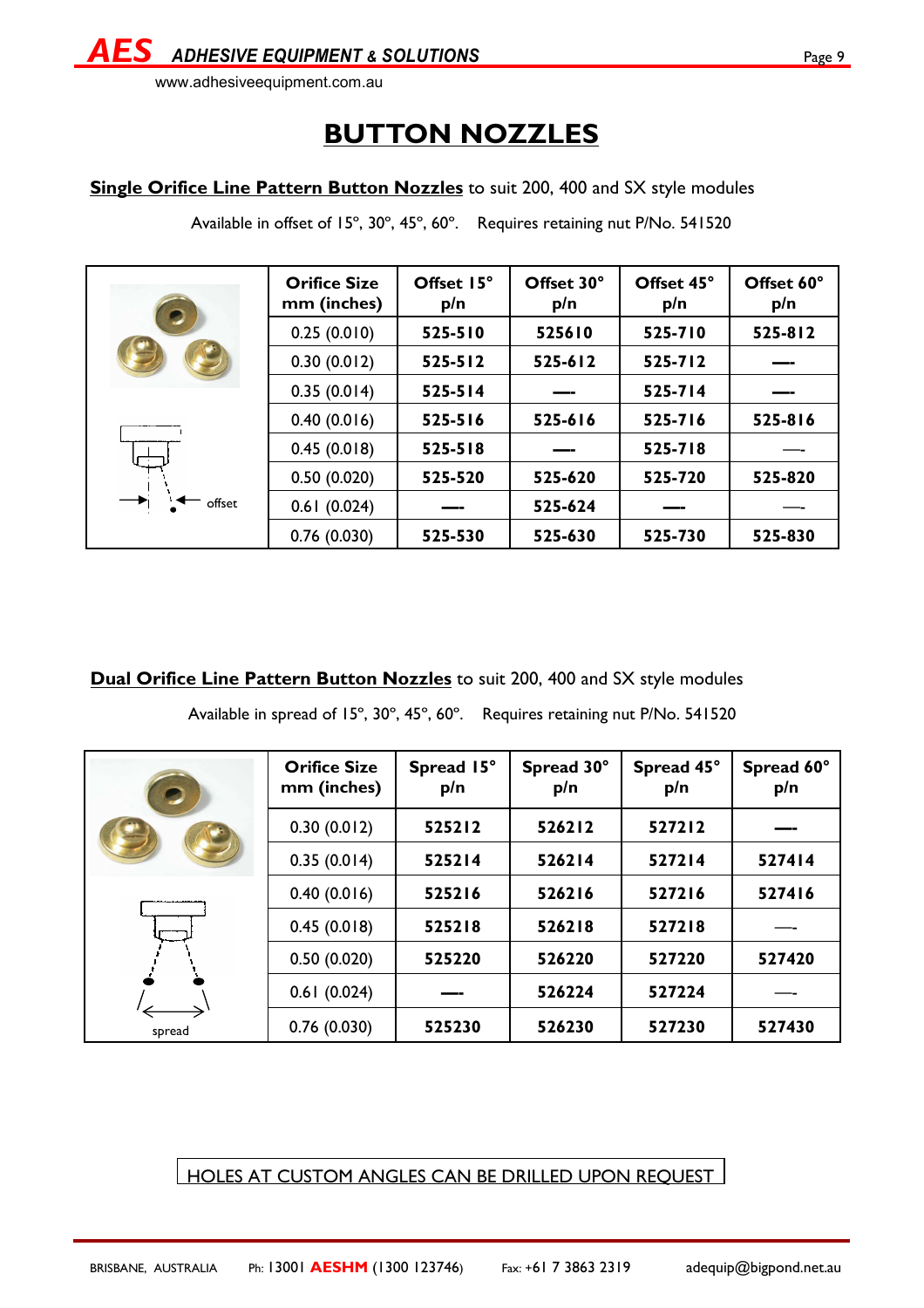**ADHESIVE EQUIPMENT & SOLUTIONS Page 10** 

www.adhesiveequipment.com.au

### **BUTTON NOZZLES**

**Dual Orifice Line Pattern Button Nozzles** to suit 200, 400 and SX style modules

Available in  $0^\circ \times 15^\circ$  offset and  $0^\circ \times 45^\circ$ offset. Requires retaining nut P/No. 541520

| <b>Orifice Size</b><br>mm (inches) | Offset $0 \times 15^\circ$<br>p/n | Offset 0 x 45°<br>p/n |
|------------------------------------|-----------------------------------|-----------------------|
| 0.30(0.012)                        | 525312                            | 525412                |
| 0.35(0.014)                        | 525314                            | 525414                |
| 0.40(0.016)                        | 525316                            | 525416                |
| 0.45(0.018)                        | 525218                            | 525418                |
| 0.50(0.020)                        | 525320                            | 525420                |
| 0.76(0.030)                        | 525330                            | 525430                |

**Triple Orifice Line Pattern Button Nozzles** to suit 200, 400 and SX style modules

|        | Available in spread of 30°, 45°, 60°, 90°. |                                    | Requires retaining nut P/No. 541520  |                                    |                                    |
|--------|--------------------------------------------|------------------------------------|--------------------------------------|------------------------------------|------------------------------------|
|        | <b>Orifice Size</b><br>mm<br>(inches)      | <b>Spread</b><br>$30^\circ$<br>p/n | <b>Spread</b><br>$45^{\circ}$<br>p/n | <b>Spread</b><br>$60^\circ$<br>p/n | <b>Spread</b><br>$90^\circ$<br>p/n |
|        | 0.25(0.010)                                | 526310                             |                                      |                                    |                                    |
|        | 0.30(0.012)                                | 526312                             | 527312                               | 527612                             | 527912                             |
|        | 0.35(0.014)                                | 526314                             | 527314                               | 527614                             | 527914                             |
|        | 0.40(0.016)                                | 526316                             | 527316                               | 527616                             | 527916                             |
|        | 0.45(0.018)                                | 526318                             | 527318                               | 527618                             | 527918                             |
| spread | 0.50(0.020)                                | 526320                             | 527320                               | 527620                             | 527920                             |
|        | 0.61(0.024)                                | 526324                             | 527324                               | 527624                             | 527924                             |
|        | 0.76(0.030)                                | 526330                             | 527330                               | 527630                             | 527930                             |

#### **Four Orifice Offset Line Pattern Button Nozzles** to suit 200, 400 and SX style modules

Available in spread 40º / 90º. Requires retaining nut P/No. 541520

|                   | <b>Orifice Size</b><br>mm (inches) | Spread 40°/<br>$90^\circ$ .<br>p/n |
|-------------------|------------------------------------|------------------------------------|
|                   | 0.30(0.012)                        | 525912                             |
| $\hookrightarrow$ | 0.35(0.014)                        | 525914                             |
| 40° spread        | 0.40(0.016)                        | 525916                             |
| 90° spread        | 0.50(0.020)                        | 525920                             |
|                   | 0.76(0.030)                        | 525930                             |

HOLES AT CUSTOM ANGLES CAN BE DRILLED UPON REQUEST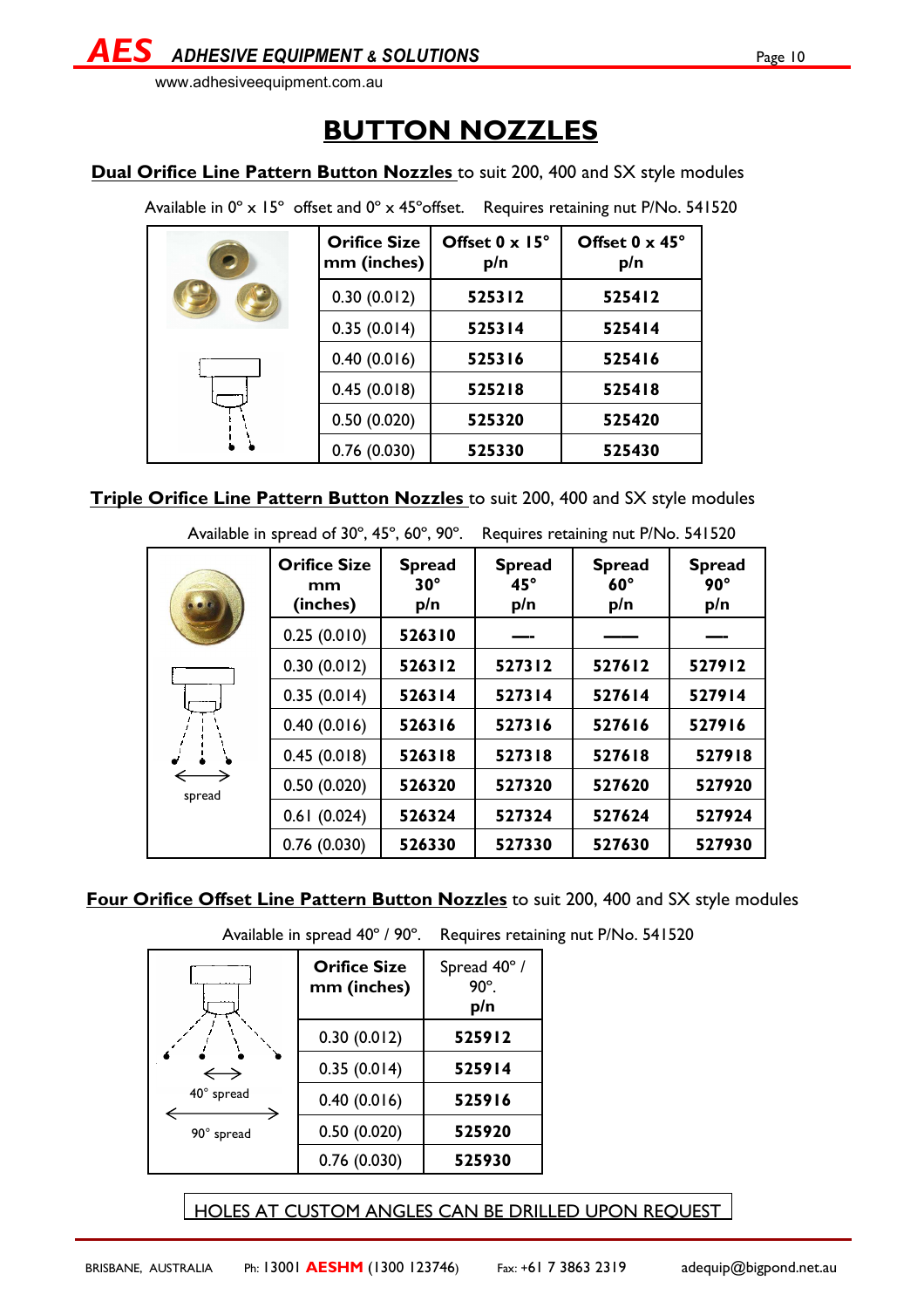

### **DOME NOZZLES**

Dome Nozzles require retaining nut P/No 541515 for use on 20 style module and require retaining nut p/n 541510 and adaptor p/n 541505 on 200 style module

**Single Orifice Dome Nozzles (Guarded)**. Available in various engagement lengths

| Engagement Length— mm (in inches) |                                    |                                     |                                     |                                     |                             |                                      |  |
|-----------------------------------|------------------------------------|-------------------------------------|-------------------------------------|-------------------------------------|-----------------------------|--------------------------------------|--|
|                                   | <b>Orifice Size</b><br>mm (inches) | $1.3 \text{ mm}$<br>(0.050")<br>p/n | $1.9 \text{ mm}$<br>(0.075")<br>p/n | $2.5 \text{ mm}$<br>(0.100")<br>p/n | $3.8$ mm<br>(0.150")<br>p/n | 7.6 <sub>mm</sub><br>(0.300")<br>p/n |  |
|                                   | 0.25(0.010)                        | 537010                              | 538010                              |                                     |                             |                                      |  |
|                                   | 0.30(0.012)                        | 537012                              | 538012                              | 539012                              | 540012                      | 541012                               |  |
|                                   | 0.35(0.014)                        | 537014                              | 538014                              | 539014                              | 540014                      | 541014                               |  |
|                                   | 0.40(0.016)                        | 537016                              | 538016                              | 539016                              | 540016                      | 541016                               |  |
|                                   | 0.45(0.018)                        | 537018                              | 538018                              | 539018                              | 540018                      | 541018                               |  |
|                                   | 0.50(0.020)                        | 537020                              | 538020                              | 539020                              | 540020                      |                                      |  |
|                                   | 0.021                              |                                     |                                     |                                     |                             | 541021                               |  |
|                                   | 0.61(0.024)                        |                                     |                                     |                                     |                             | 541024                               |  |
|                                   | 0.71(0.028)                        |                                     |                                     |                                     |                             | 541028                               |  |
|                                   | 0.76(0.030)                        |                                     |                                     |                                     |                             | 541030                               |  |
|                                   | 1.0(0.040)                         |                                     |                                     |                                     |                             | 541040                               |  |

**Dual Orifice Line Pattern Dome Nozzles**. Available in spread angles of 16°, 30°, 45°

|        | <b>Orifice Size</b><br>mm (inches) | $16^\circ$<br>p/n | $30^\circ$<br>p/n | $45^{\circ}$<br>p/n |
|--------|------------------------------------|-------------------|-------------------|---------------------|
|        | 0.25(0.010)                        |                   | 544010            | 545010              |
|        | 0.30(0.012)                        | 542012            | 544012            | 545012              |
|        | 0.35(0.014)                        |                   | 544014            | 545014              |
|        | 0.40(0.016)                        | 542016            | 544016            | 545016              |
|        | 0.45(0.018)                        |                   | 544018            | 545018              |
| spread | 0.50(0.020)                        | 542020            | 544020            | 545020              |

HOLES AT CUSTOM ANGLES CAN BE DRILLED UPON REQUEST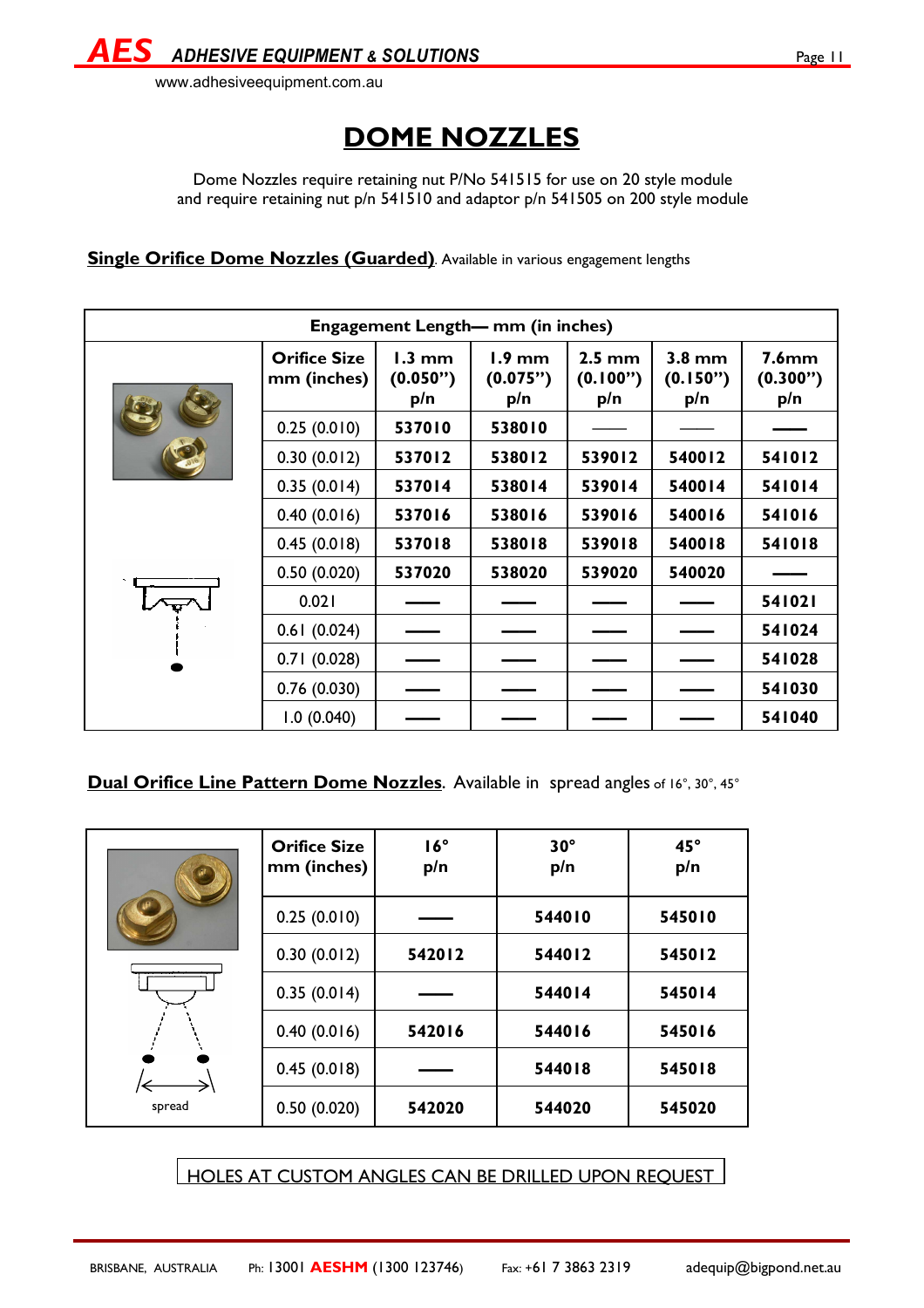*AES ADHESIVE EQUIPMENT & SOLUTIONS* Page 12

www.adhesiveequipment.com.au

### **DOME NOZZLES**

Dome Nozzles require retaining nut P/No 541515 for use on 20 style module and require retaining nut p/n 541510 and adaptor p/n 541505 on 200 style module

#### **Triple and Four Orifice Line Pattern Dome Nozzles.** Available in various spread angles.

| <b>Orifice Diameter</b><br>mm (inches) | 3 orifice 22°<br>p/n | 3 orifice 30°<br>p/n | 3 orifice 45°<br>p/n | 4 orifice 76°<br>p/n |
|----------------------------------------|----------------------|----------------------|----------------------|----------------------|
| 0.20(0.008)                            |                      |                      |                      | 549008               |
| 0.25(0.010)                            |                      |                      |                      | 549010               |
| 0.30(0.012)                            | 545112               | 546012               | 547012               | 549012               |
| 0.35(0.014)                            |                      | 546014               | 547014               | 549014               |
| 0.40(0.016)                            |                      | 546016               | 547016               | 549016               |
| 0.45(0.018)                            |                      | 546018               | 547018               | 549018               |
| 0.50(0.020)                            |                      | 546020               | 547020               | 549020               |
| 0.76(0.030)                            |                      |                      | 547030               | 549030               |



| Three Ornice Circular rattern 22.3 x 120 deg. Donne Nozzies         |                                                                           |                               |                             |  |  |  |
|---------------------------------------------------------------------|---------------------------------------------------------------------------|-------------------------------|-----------------------------|--|--|--|
| <b>Orifice Size</b><br>mm (inches)                                  | <b>Brass</b><br>p/n                                                       | <b>Stainless Steel</b><br>p/n | <b>Description</b>          |  |  |  |
| 0.35(0.014)                                                         | 548014                                                                    | 548214                        | Radial pattern 22.5 degrees |  |  |  |
| 0.40(0.016)                                                         | 548016                                                                    | 548216                        | Radial pattern 22.5 degrees |  |  |  |
| 0.50(0.020)                                                         |                                                                           | 548220                        | Radial pattern 22.5 degrees |  |  |  |
|                                                                     | Stainless Steel Four Orifice Circular Pattern 22.5 x 90 deg. Dome Nozzles |                               |                             |  |  |  |
| <b>Stainless Steel</b><br><b>Orifice Size</b><br>mm (inches)<br>p/n |                                                                           |                               | <b>Description</b>          |  |  |  |
| 0.35(0.014)                                                         | 548314                                                                    |                               | Radial pattern 22.5 degrees |  |  |  |
| 0.40(0.016)                                                         | 548316                                                                    |                               | Radial pattern 22.5 degrees |  |  |  |
| 0.45(0.018)                                                         |                                                                           | 548318                        | Radial pattern 22.5 degrees |  |  |  |
| 0.50(0.020)                                                         |                                                                           | 548320                        | Radial pattern 22.5 degrees |  |  |  |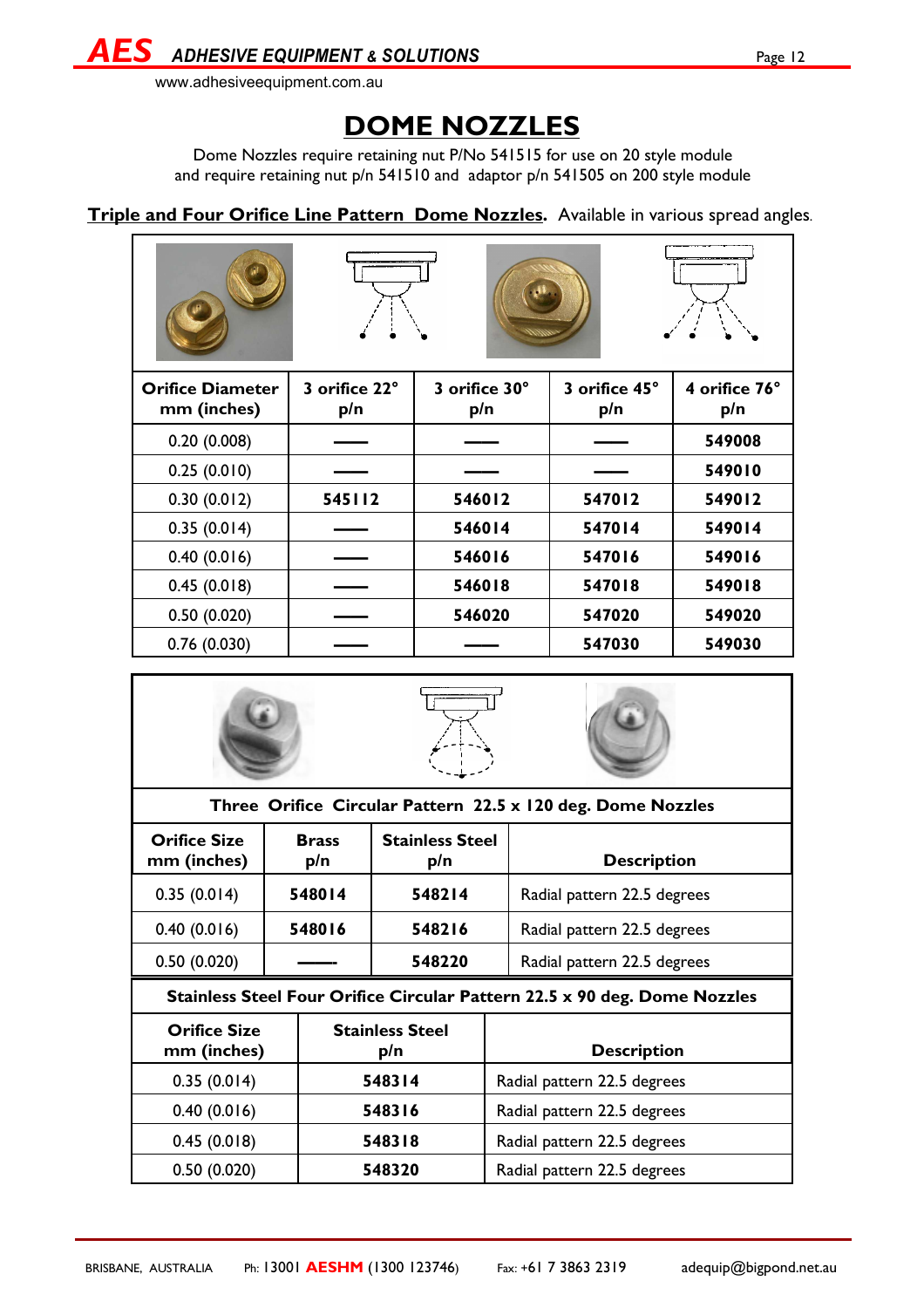

#### www.adhesiveequipment.com.au

# **NOZZLES**

| Engagement Length — mm (in inches) |                                    |                                     | (replacement for Nordson 236xxx series) |                                     |                             |                                      |
|------------------------------------|------------------------------------|-------------------------------------|-----------------------------------------|-------------------------------------|-----------------------------|--------------------------------------|
|                                    | <b>Orifice Size</b><br>mm (inches) | $1.3 \text{ mm}$<br>(0.050")<br>p/n | $1.9 \text{ mm}$<br>(0.075")<br>p/n     | $2.5 \text{ mm}$<br>(0.100")<br>p/n | $3.8$ mm<br>(0.150")<br>p/n | 7.6 <sub>mm</sub><br>(0.300")<br>p/n |
|                                    | 0.25(0.010)                        | 550010                              |                                         |                                     |                             |                                      |
|                                    | 0.30(0.012)                        | 550012                              | 551012                                  |                                     | 553012                      | 554012                               |
|                                    | 0.35(0.014)                        | 550014                              | 551014                                  | 552014                              | 553014                      | 554014                               |
|                                    | 0.40(0.016)                        | 550016                              | 551016                                  | 552016                              | 553016                      | 554016                               |
|                                    | 0.45(0.018)                        | 550018                              | 551018                                  | 552018                              | 553018                      | 554018                               |
|                                    | 0.50(0.020)                        | 550020                              | 551020                                  | 552020                              | 553020                      | 554020                               |
|                                    | 0.53(0.021)                        |                                     |                                         |                                     |                             | 554021                               |
|                                    | 0.61(0.024)                        |                                     |                                         |                                     |                             | 554024                               |
|                                    | 0.71(0.028)                        |                                     |                                         |                                     |                             | 554028                               |

**Single Orifice Needle Nozzles** to suit Left/Right Taper Conversion Modules

#### **Handgun Nozzles** to suit Nordson AD31, AD41 handguns

| Short Handgun Nozzles- male thread |                                                         |        |                   |  |  |
|------------------------------------|---------------------------------------------------------|--------|-------------------|--|--|
|                                    | <b>Orifice Size</b><br><b>AES</b><br>mm (inches)<br>p/n |        | <b>OEM</b><br>p/n |  |  |
|                                    | 0.50(0.020)<br>557020                                   |        | N238252           |  |  |
|                                    | 0.76(0.030)                                             | 557030 | N238253           |  |  |
|                                    | 1.0(0.040)                                              | 557040 | N238254           |  |  |
|                                    | 1.5(0.060)                                              | 557060 | N238256           |  |  |
|                                    | 2.3(0.090)                                              | 557090 | N238259           |  |  |

| Long Extended Handgun Nozzles-male thread |                                                         |        |                   |  |  |
|-------------------------------------------|---------------------------------------------------------|--------|-------------------|--|--|
|                                           | <b>Orifice Size</b><br><b>AES</b><br>mm (inches)<br>p/n |        | <b>OEM</b><br>p/n |  |  |
|                                           | 1.1(0.042)                                              | 558042 | N274968           |  |  |
|                                           | 1.5(0.061)                                              | 558061 | N274969           |  |  |
|                                           | 2.3(0.090)                                              | 558090 | N274970           |  |  |
|                                           | 3.3(0.130)                                              | 558130 | N274971           |  |  |